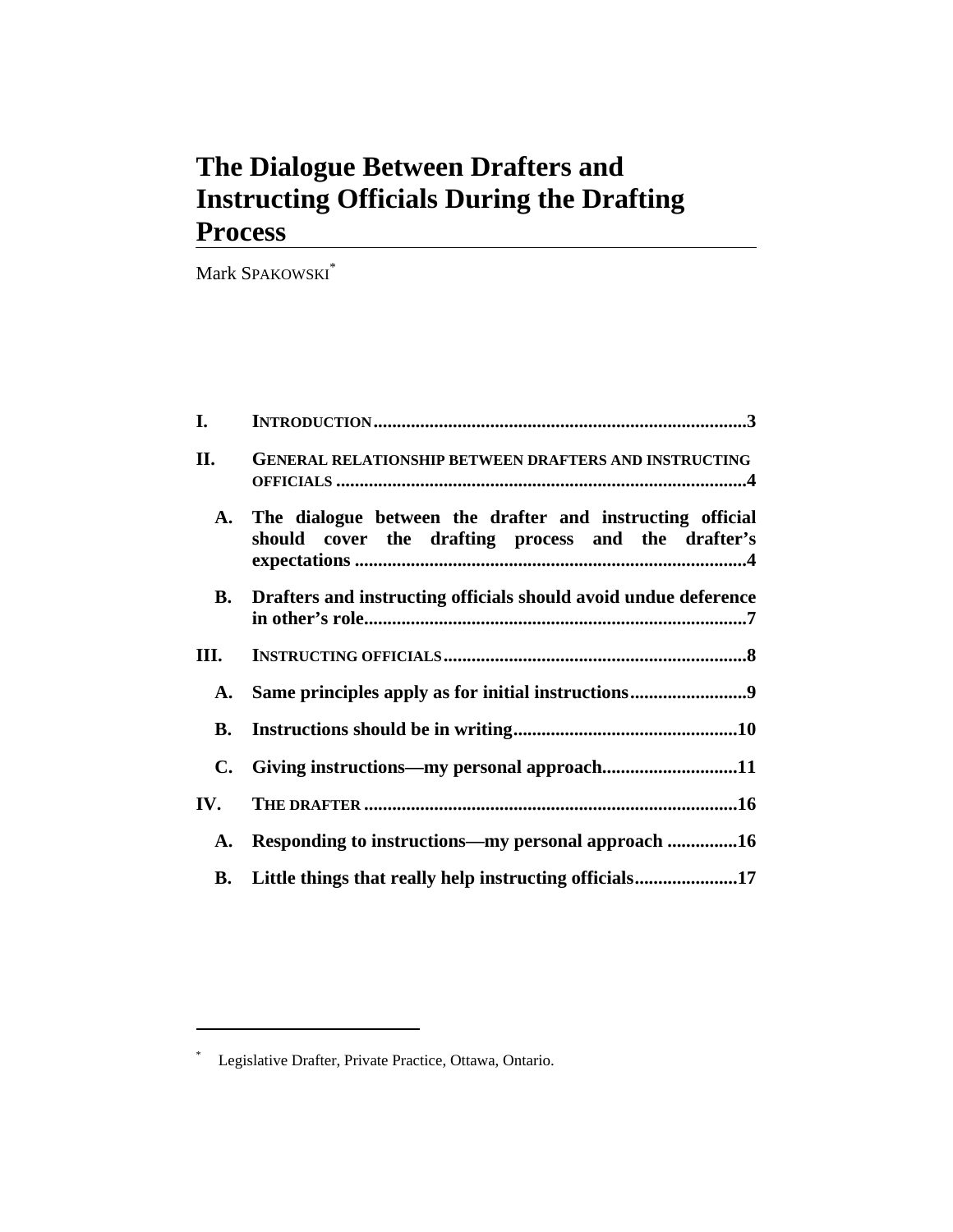| $\mathcal{D}_{\mathcal{L}}$ | NATIONAL CONFERENCE - WHO REALLY WRITES THE LAW?       |
|-----------------------------|--------------------------------------------------------|
| V.                          | SOME SPECIAL CASES THAT AFFECT DIALOGUE BETWEEN<br>.21 |
|                             |                                                        |
| В.                          |                                                        |
| C.                          | Negotiation of wording from outside body or others23   |
|                             | 23                                                     |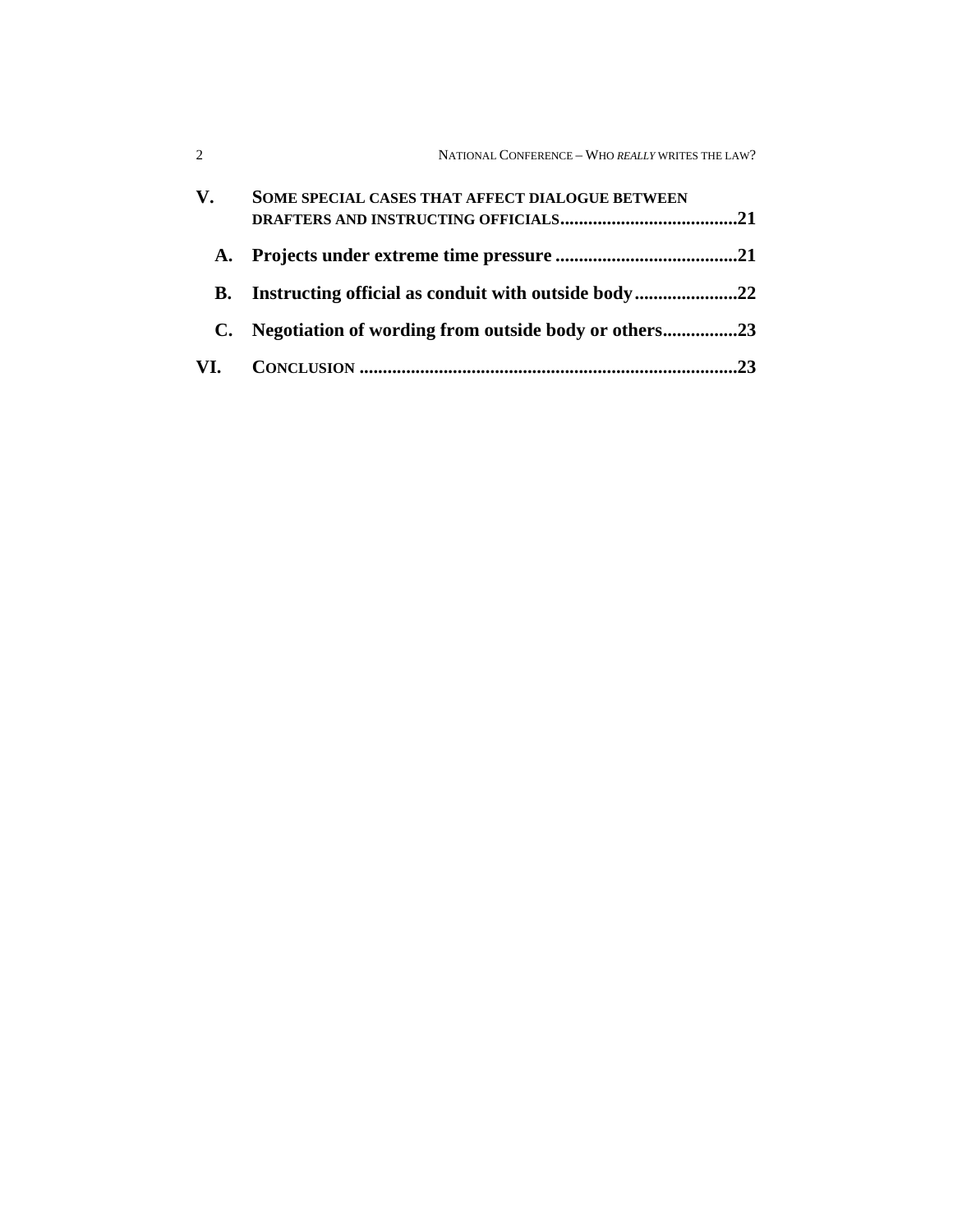# **I. INTRODUCTION**

This paper is part of the materials for the session entitled "The Drafting Dynamic: Drafting Instructions and the Drafting Process." The focus of this paper is on the interaction between the legislative drafter and instructing officials during the drafting process after the initial instructions have been given. This paper addresses practical matters and is somewhat selective in what it addresses. It is not intended to deal, in a comprehensive way, with all that goes on between a drafter and instructing officials.

This paper is intended for new, or relatively new, drafters and instructing officials.

My particular background affects how I approach this area and for that reason it is worth explaining. I am a legislative drafter and I started my career almost twenty years ago with the Ontario Government. Although my main focus has always been legislative drafting, I have been interested, throughout my career, in the larger process of legislative development of which drafting is a very specialized part. I was fortunate enough to get some good experience in the policy development process and in working as an instructing official. Over the course of my career I was also able to work as a legislative drafter in a diverse range of jurisdictions—Nunavut, Kenya and Bermuda. Over the last four years, after having returned to Canada to work as a legislative drafting consultant in private practice, I have found that a significant amount of my work has been as an instructing official, often working with former drafting colleagues.

Section II addresses some aspects that relate to the general relationship between drafters and instructing officials. Section III deals with the instructing official's part of the dialogue—the drafting instructions. Section IV deals with the drafter's part of the dialogue. Section V deals with some special cases that affect the dialogue. Section VI is a short conclusion.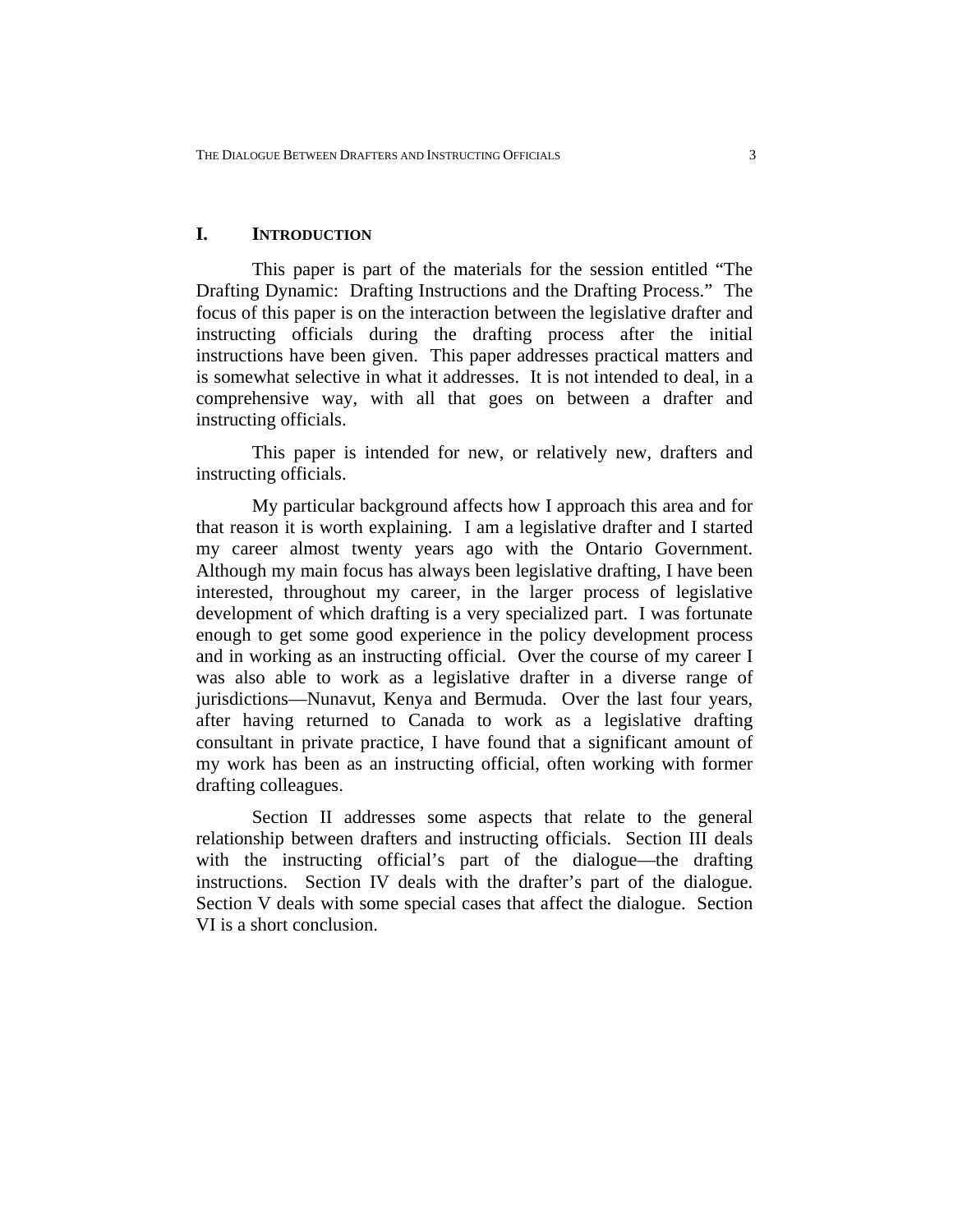## **II. GENERAL RELATIONSHIP BETWEEN DRAFTERS AND INSTRUCTING OFFICIALS**

The working relationship between a drafter and his or her instructing officials is critical to the efficient drafting of good legislation. Of course there are many factors that contribute to a good working relationship: trust, mutual respect, professionalism, etc. Some of what I will address below relates to this general relationship. But obviously there is much more about this aspect than I can address here. My focus is on the dialogue relating to the draft and the instructions.

# **A. The dialogue between the drafter and instructing official should cover the drafting process and the drafter's expectations**

In many jurisdictions, it is often the case that the instructing officials have a great deal of subject specific knowledge and expertise, but often don't have a great deal of experience in the development of legislation or the giving of drafting instructions. There is considerable variation across and within jurisdictions but I think the trend is that instructing officials throughout Canada have become less experienced in developing legislation. Compared to a few decades ago, the work of developing legislation is spread over a larger number of instructing officials. As a consequence, those officials don't have the same opportunity to gain experience.

The result is that it is becoming more common for a legislative project to involve an experienced legislative drafter and an instructing official who has relatively little experience with giving drafting instructions. This makes it more important for drafters to share their experience.

Even if there is no significant difference in experience, different drafters work differently. A drafter should take the lead in explaining what that particular drafter's expectations are. That doesn't mean the drafter can necessarily dictate how the process will go and drafters should be flexible and reasonable in their approach. But at least dealing with this gives an opportunity to come to a mutual understanding or compromise. If the drafter and the instructing official are working at cross purposes, conflicts can arise. Also there is a real chance that matters will fall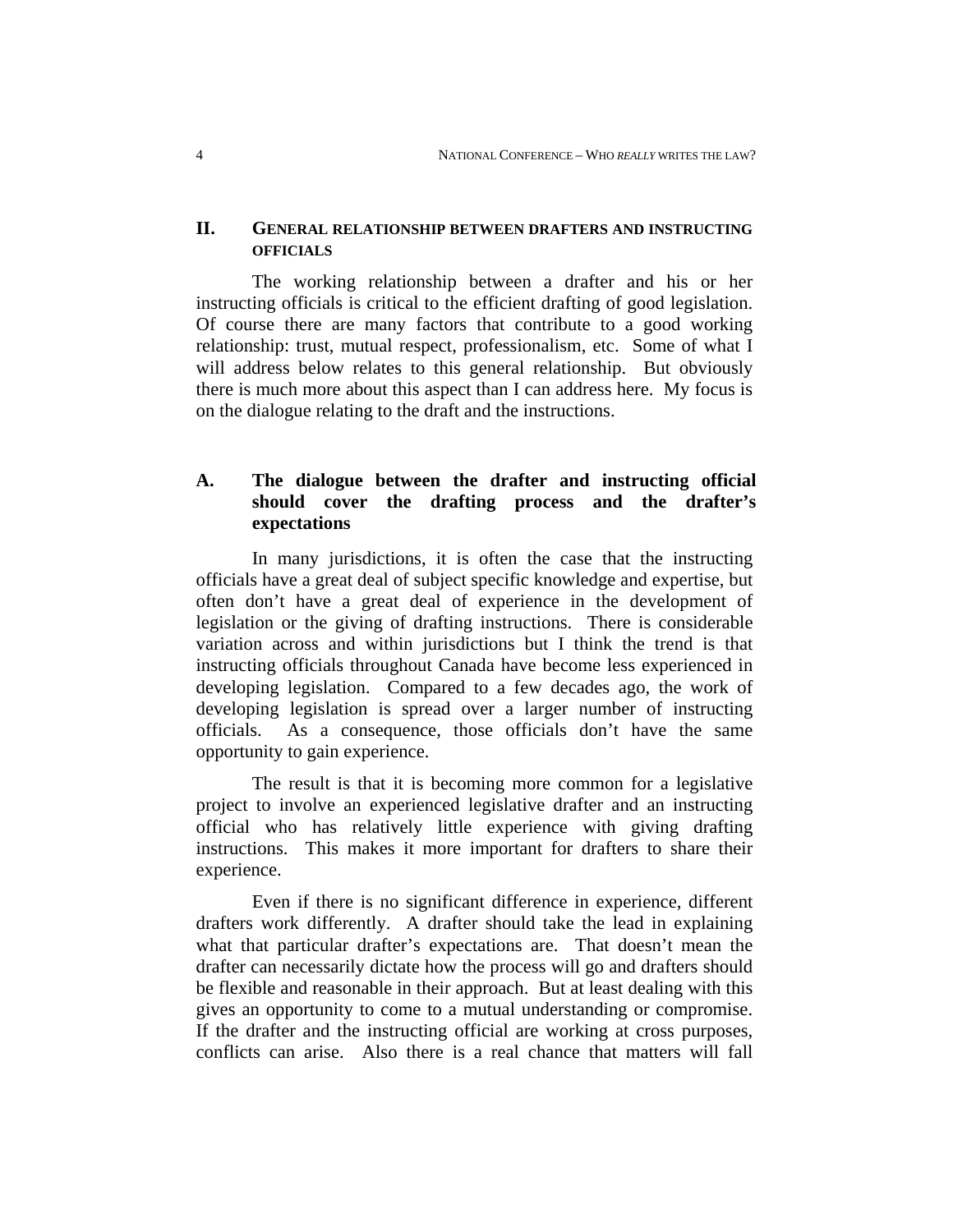through the cracks if the drafter and the instructing official have different expectations of what the other is doing.

Here are a number of areas that I often try to make sure that instructing officials I am working with understand. These are also matters I try to keep in mind when I am acting as an instructing official myself.

#### **1. How instructions should be given**

It is a good idea for a drafter to be clear about how they would like to receive instructions. Of course that doesn't mean the instructions will come in that form, but chances are better that they will if the instructing official knows what the drafter wants. I particularly dislike drafting suggestions without any explanation of what the proposed draft is intended to accomplish so that is something I usually address. Sometimes explaining this in a general way can be useful but I often find that addressing this, or revisiting it, when it comes up in specific cases is more useful.

# **2. How drafts should be reviewed**

I find there are some points about how to properly review a draft that, while fairly obvious, are good to emphasize.

- Changes to a draft need to be considered in their full context
	- o Of course, in practice the entire draft is not reread every time there is a change, even by the most careful of instructing officials. But an instructing official should consider the entire context when reviewing changes, even if they don't reread every word of the draft.
- A draft must be reviewed for what may be missing
	- o One of the hardest things to remember, when reviewing a draft, is to consider what is not in the draft. The tendency, when reviewing a draft, is to focus on what is there. That is natural but sometimes the most critical things are what are missing.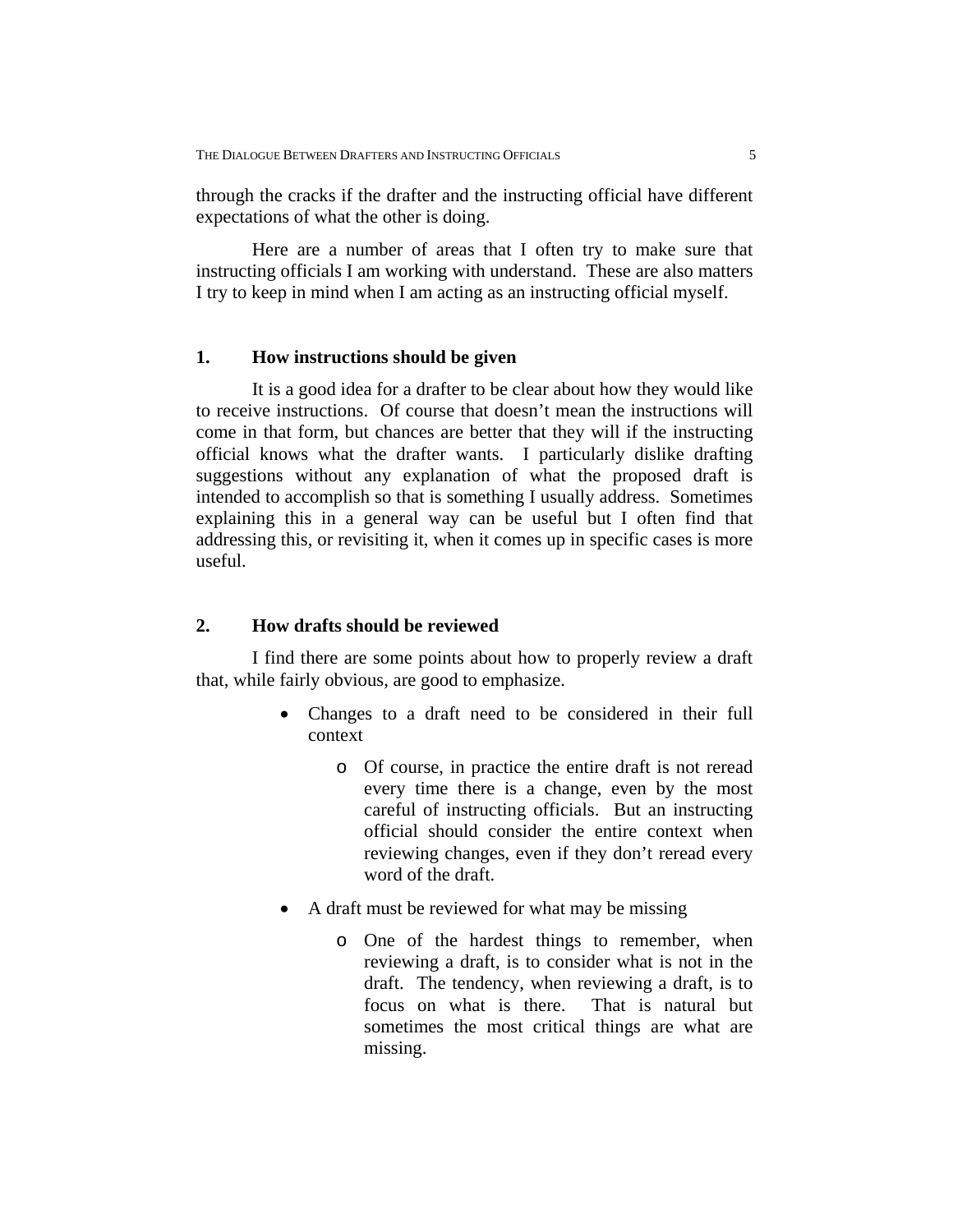- A drafter's questions are not all the instructing official must consider
	- o Some drafters, including myself, set out many questions or notes to the instructing official with respect to particular points or aspects of the draft. But no matter how thoroughly a drafter has raised issues or flagged areas of concern, it is not enough for an instructing official to address only what the drafter has raised. The instructing official must do his or her own review of the entire draft.

# **3. Clarifying who has responsibility for what—particularly tricky areas**

Drafters and instructing officials should have a good idea of who has responsibility for what. The following, while certainly not an exhaustive list, are some matters about which instructing officials can be confused with respect to their responsibilities and how to carry them out.

- Consequential amendments
	- o Often a drafter can identify obvious or mechanical consequential amendments. For example, in many jurisdictions it is easy to search the entire body of statutes to identify references to the statute being amended. This can help to identify consequential amendments. But not all consequential amendments can be identified in such a mechanical way. The drafter may still rely on the instructing official to identify other consequential amendments that are not as easily located. However, if the drafter is identifying some consequential amendments the instructing official may mistakenly think that this is something for which the drafter is fully responsible.
- Transition
	- o This is always a tricky area and it is even more complicated because many transitional issues don't require any special provision—the general law or provisions of the Interpretation Act may adequately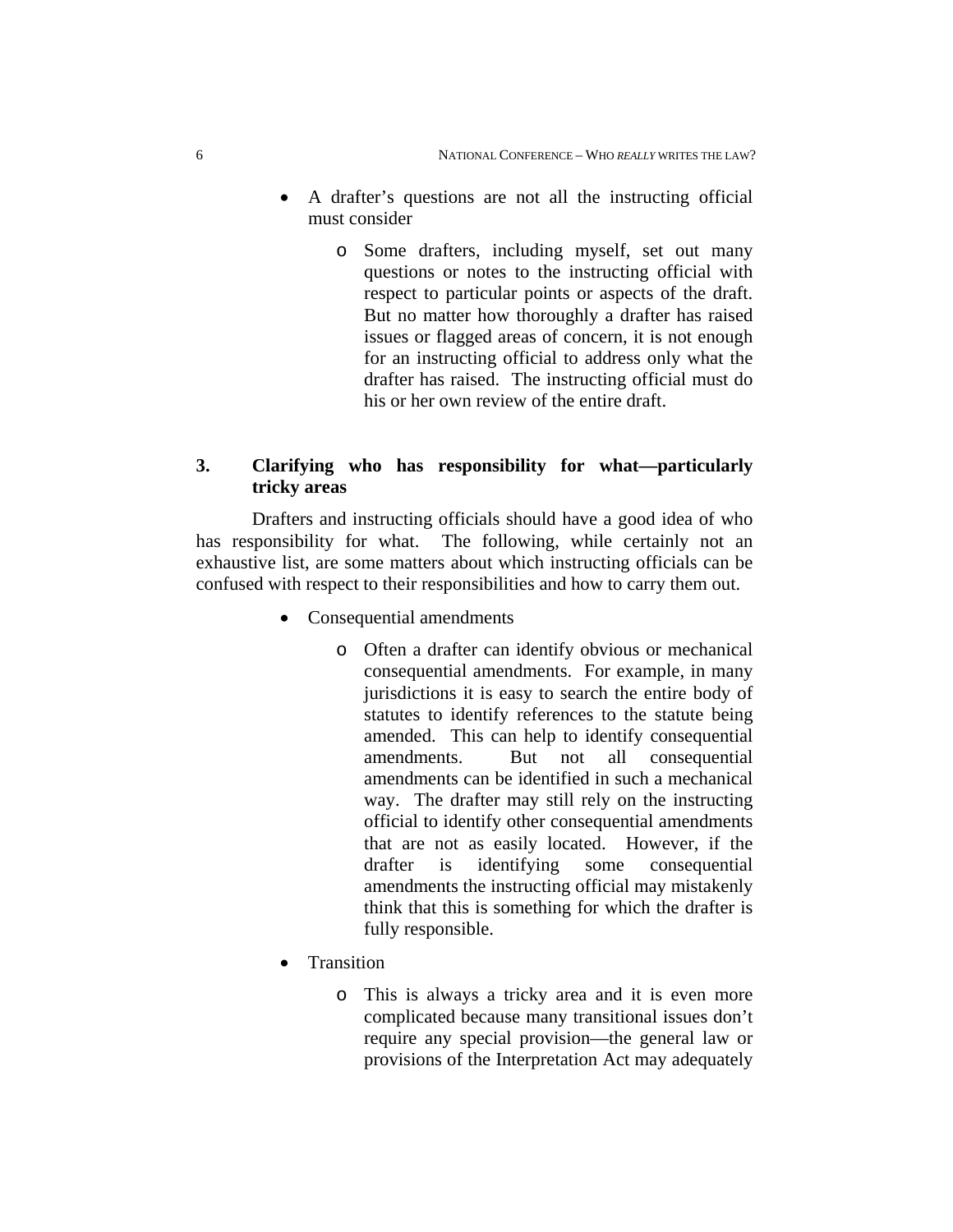deal with the issue. Most drafters identify transitional issues for the instructing official but sometimes that requires more practical knowledge than a drafter would typically have.

- Regulation-making powers (when drafting a statute)
	- o This area almost always poses special problems because often the drafter drafts regulation-making powers without a full explanation of the range of things the instructing official may want to do with the power. A good instructing official can often explain what they intend to do by regulation, though that may not be possible if a lot of the policy is not yet developed. But it is harder to articulate all that should be kept open as a possibility for the future. A further complication is the legal limits and presumptions on regulationmaking powers and the difficulty of foreseeing whether they might arise and must be dealt with.

#### **4. Testing the draft**

I encourage instructing officials to use scenarios to "test" the draft—not just read the draft in the abstract. This is particularly important if the legislation is being brought forward in response to some particular situation that has come up or if the instructing official is anticipating challenging situations to arise under the legislation. The draft should work for the easy cases of course but it should also work for harder cases. So the scenarios being used should focus on the "margins" or on the areas where the application of the draft may be problematic. A particularly difficult part of testing a draft is to anticipate how behaviour will change in relation to new legislation and to assess the draft in relation to such changed behaviour.

# **B. Drafters and instructing officials should avoid undue deference in other's role**

It is common for drafters to complain about instructing officials who won't let them draft or who encroach on what the drafter feels is the drafter's responsibility. Of course instructing officials also complain,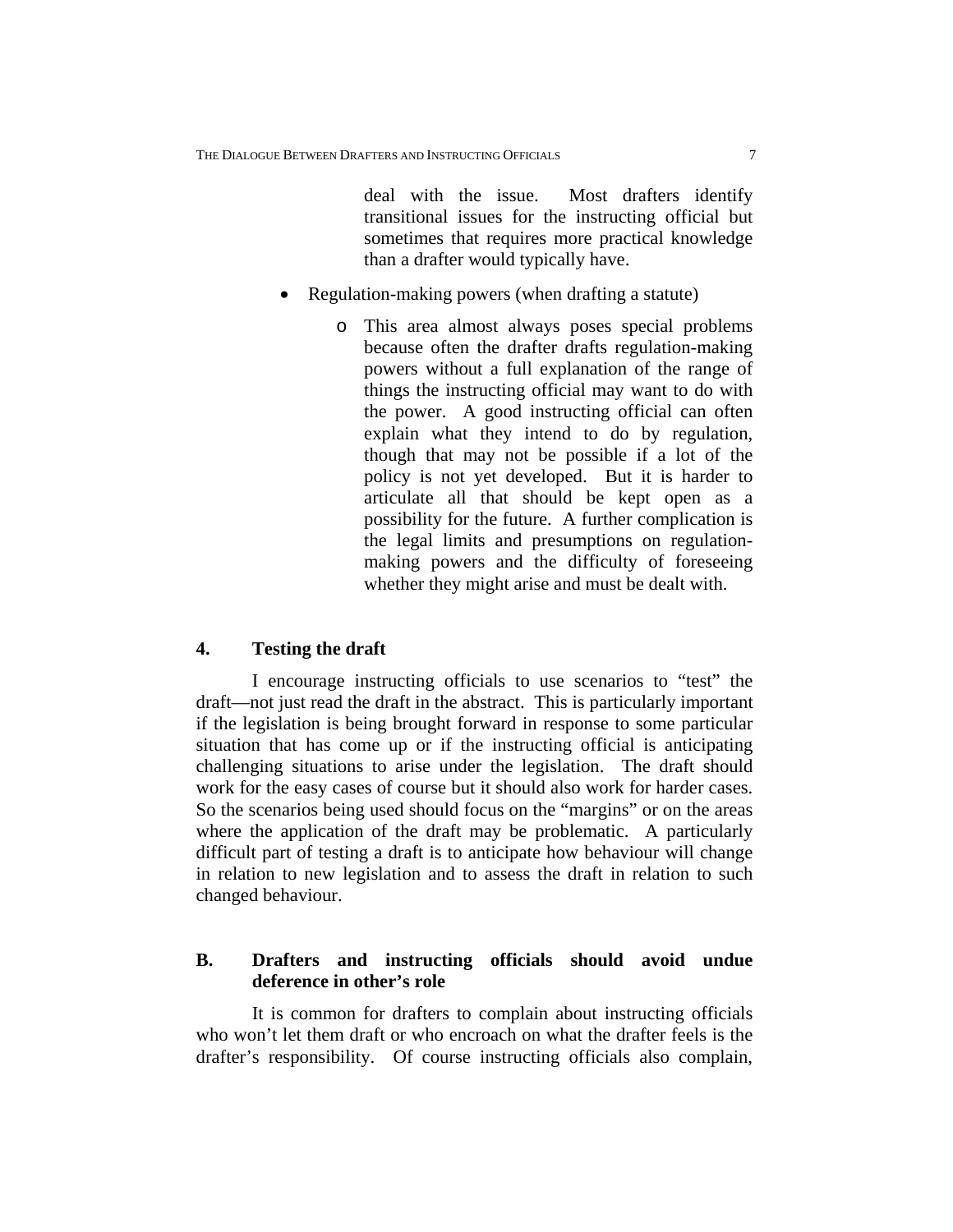sometimes about drafters second guessing their instructions and getting into matters of policy rather than drafting. These conflicts are familiar and I won't discuss them here. But I think it is worth identifying a related problem that affects the dialogue between the drafter and instructing officials—undue deference to the other's work.

The drafting process works best when the instructing official and the drafter work well together. While that means letting each do their own job it is not necessary, and not advisable, to give undue deference to the work of the other. Ideally, the drafter and instructing official should each be a sounding board for the other and should be a double check on the other's work. The instructing official should not assume, because the drafter is a good drafter, that the draft will do what is required. A draft should be carefully reviewed no matter who drafted it. Similarly, no matter how good an instructing official's instructions and drafting suggestions are, the drafter should not just assume, because the instructing official is a good instructor, that the instructions and drafting suggestions always make sense. Even a good instructing official sometimes asks for something that it turns out they don't really want.

Of course, this approach requires a little extra patience on the part of the drafter and the instructing official. But my experience is that while drafters can sometimes be irritated by detailed questioning of the draft, good drafters realize that this is a cheap price to pay for the benefit of having others really read the draft carefully. Instructing officials can also be irritated by having instructions or suggestions queried or probed. But again an experienced instructing official will be grateful to have another fully engaged expert thinking carefully about the draft. In the end most legislation gets scrutinized eventually and it is far better for that to happen during the drafting process, when problems can be easily corrected. If problems are found afterwards they can be more embarrassing and harder to correct.

### **III. INSTRUCTING OFFICIALS**

The most important part of the dialogue between the instructing officials and the drafter are the drafting instructions provided by instructing officials. When drafting instructions are discussed it is usually the initial drafting instructions that people have in mind. But no matter how good the initial drafting instructions are they are almost never the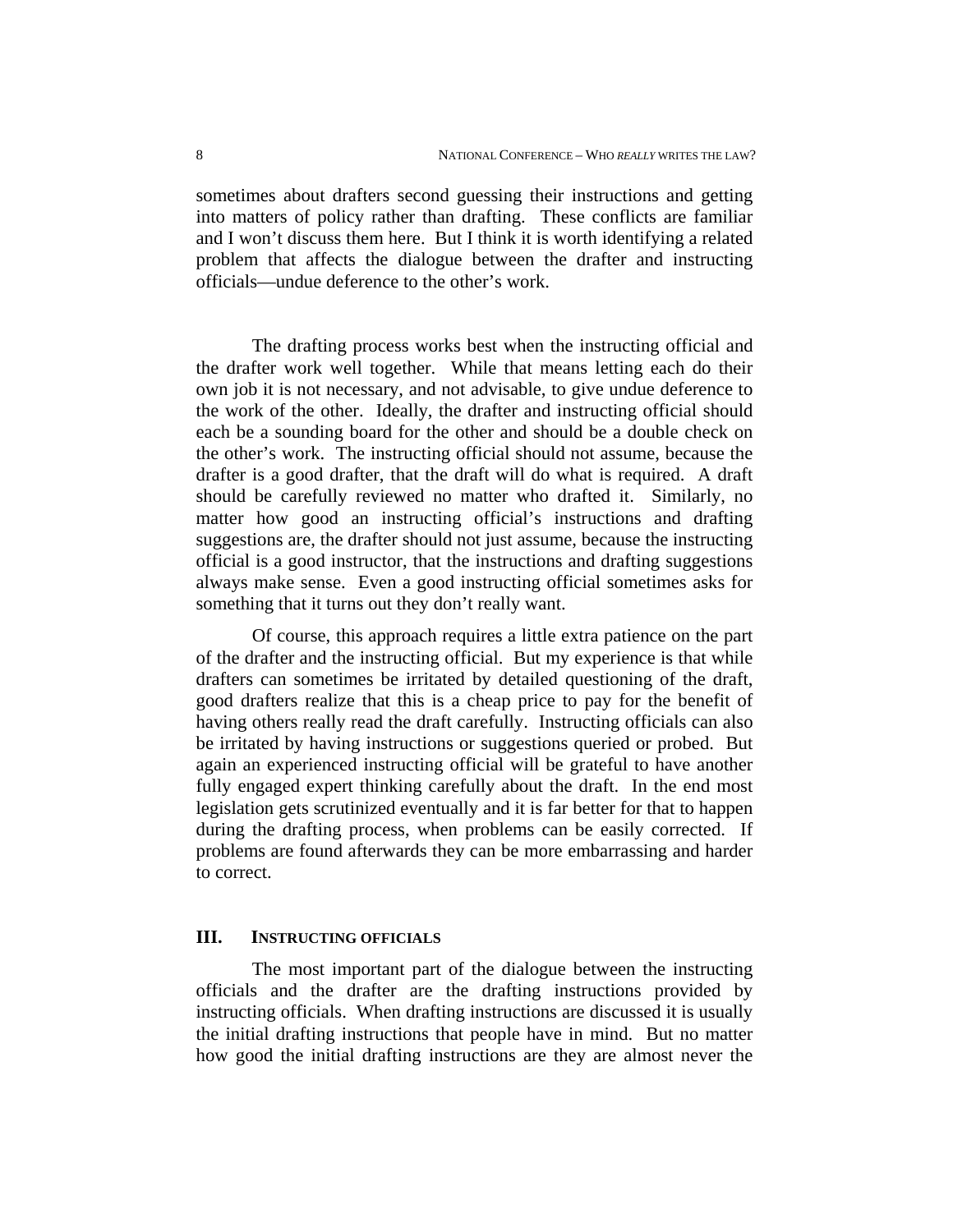only instructions that are given to the drafter. As the draft develops and is reviewed by the instructing official, further instructions will be provided to refine the draft. Also, it is almost always the case, except for some small projects, that gaps are identified that were not addressed by the initial instructions or that changes are made from what the initial instructions provided. Instructions will be given to fill those gaps or explain those changes. This section addresses the giving of these drafting instructions.

#### **A. Same principles apply as for initial instructions**

In practice, instructions given during the drafting process are often not as fulsome as the initial instructions. Usually they are much more specific and are prepared more quickly. However, the same general principles apply. Those general principles are explained in many different ways but they generally involve the following elements, which I think are also generally applicable to instructions given during the drafting process:

## **1. Problem/background**

The problem should be explained and enough background provided so that the drafter understands it. It may be the case that the policy or previous instructions have not changed but the instructing official feels the draft needs refining or correcting. In such a case there should be an explanation of what the problem with the current draft is.

#### **2. Proposed solution**

In addition to explaining what the problem is, the instructing official should also explain what they want to do about the problem. If there is a drafting suggestion it is okay, in my view, to give it. But the drafting solution should be in addition to the explanation of what the proposed solution is, not instead of it.

#### **3. Miscellaneous matters**

It is hard to exhaustively list all the other things that ought to be included in instructions because there can be a lot of special cases. For example, there may be other Acts or provisions with which consistency is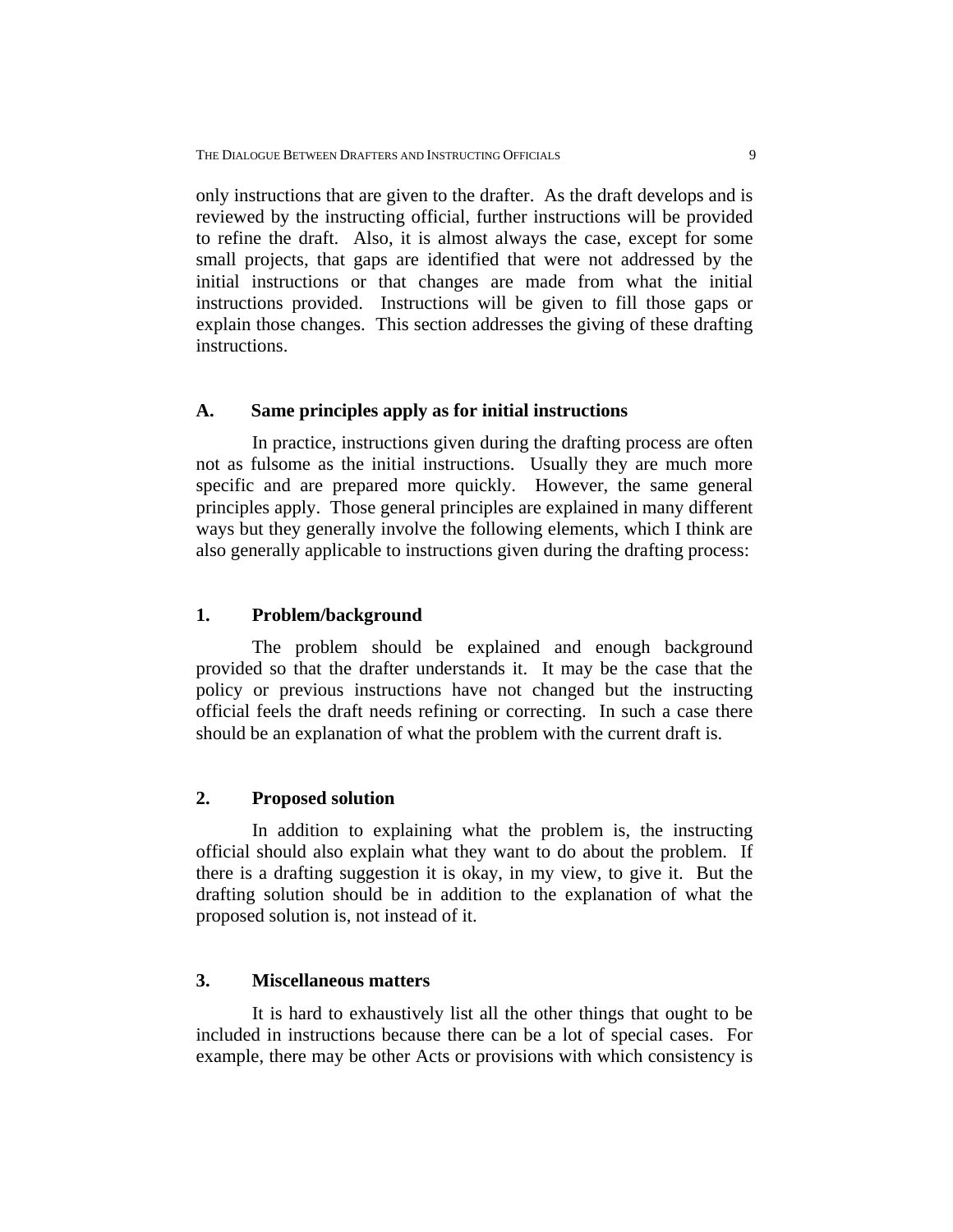particularly important, there may be useful sources or precedents that the instructing official has identified or there may be special concerns or sensitivity about a particular issue that may affect the wording of the draft.

Of course the drafting instructions given during the drafting process can range from the introduction of new and complex schemes to the correction of spelling mistakes. Good instructions for the former may be very similar to the initial instructions, covering the same things in the same level of detail. On the other hand, instructions to correct typos or make very minor changes, do not require the same level of explanation or detail. However, I think the same fundamental principles apply: the drafter should be given enough information so that he or she fully understands what the instructing official wants.

## **B. Instructions should be in writing**

It is common, at least in some jurisdictions, to provide feedback on drafts and follow up instructions verbally, either by telephone or in meetings. I have received instructions in this way in all the jurisdictions I've worked in. However I have become a strong advocate of written instructions. There are significant advantages for both the drafter and the instructing officials and few reasons, in my view, not to give instructions in writing.

The advantage of written instructions for complicated matters seems obvious. Providing them in writing will force the instructing official to carefully consider what they want and to communicate it in an organized way. Receiving them in writing will ensure that the drafter has something to refer to when they are drafting.

If instructions are simple, even absolutely trivial, it is still easier, I believe, to give written instructions. An instruction to fix a spelling mistake can usually be typed in less time than it would take to get the drafter on the phone, let alone direct him or her to the typo in question, point out the typo and wait while he or she fixes or makes a note of it.

Other advantages of written instructions include the following:

 Written instructions become a useful checklist, for both the drafter and the instructing officials, to make sure that all of the instructions have been addressed.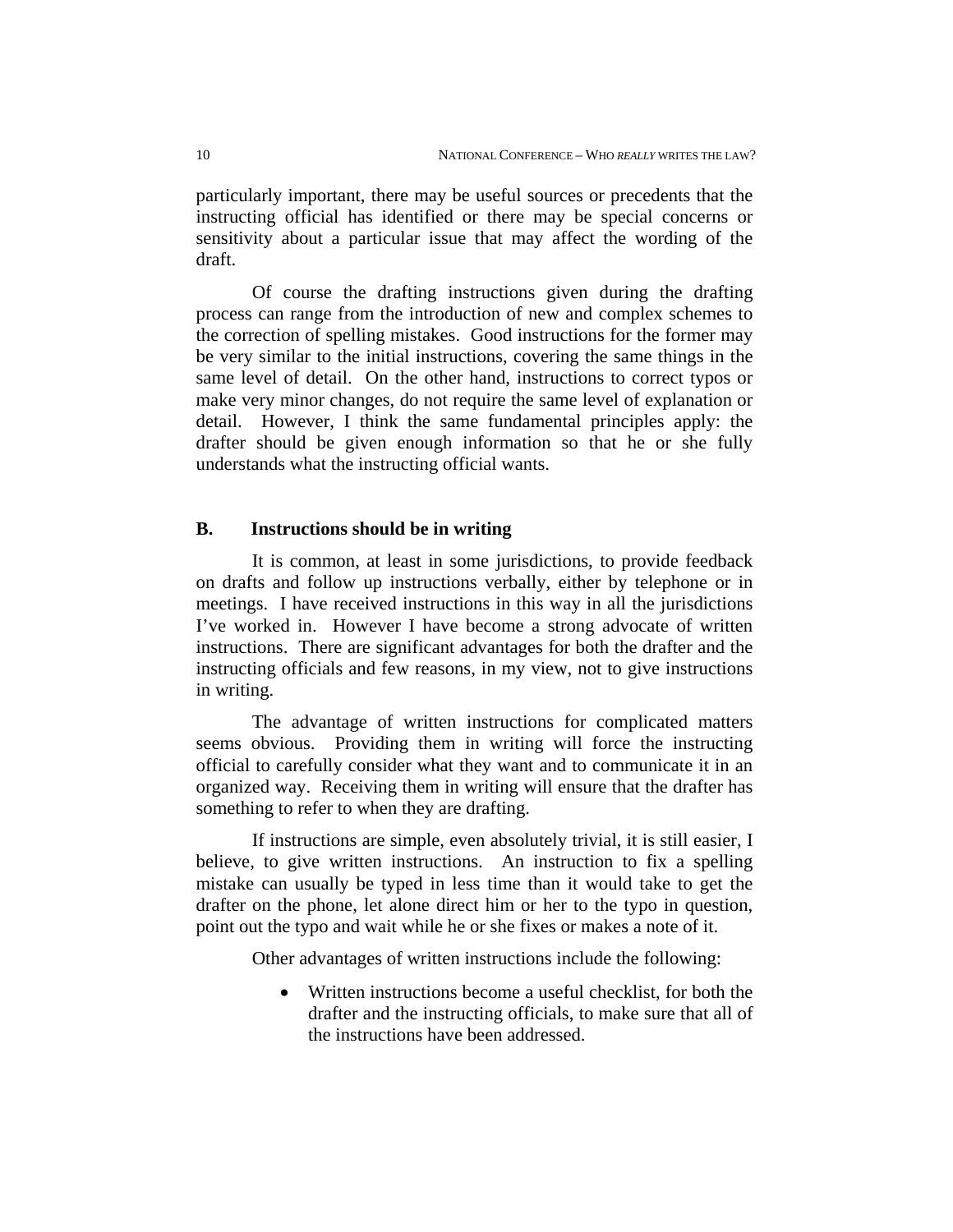- Written instructions make it much easier to keep others in the loop. It also makes it easier to explain to others what a particular change is all about. (This is especially the case if the instruction is not just in the form of a drafting change but is a good explanation of the problem, proposed solution, etc.)
- Written instructions are a useful explanation, for later, as to why something was done the way it was done. (Again, this is especially so if the instruction is not just in the form of a drafting change.)
- Written instructions are better if a project is interrupted or delayed or changes hands. Unwritten loose ends are easily lost if a project is taken up after a delay, especially if it is taken up by new people. Even written instructions that have been carried out can be very useful if it is ever necessary to understand why a particular change was made. They can be a useful reminder for those who were involved and a useful source of background information for anyone new coming into a project.

Providing written instructions is relatively easy when drafts and feedback are exchanged by e-mail. As a drafter I encourage instructing officials to comment right on the face of the draft and e-mail the markedup copy back. Comparison software makes it easy to find the comments.

# **C. Giving instructions—my personal approach**

The following describes the way I typically give instructions during the drafting process:

1. I put all my instructions directly into the draft following the provision they relate to or at the place in the draft where the instruction is most relevant. I preface my instructions with my initials (to make them easy to search for) and put them in a different colour. As noted, I include instructions even for typos.

Examples (instructions to fix typos):

Contents of the request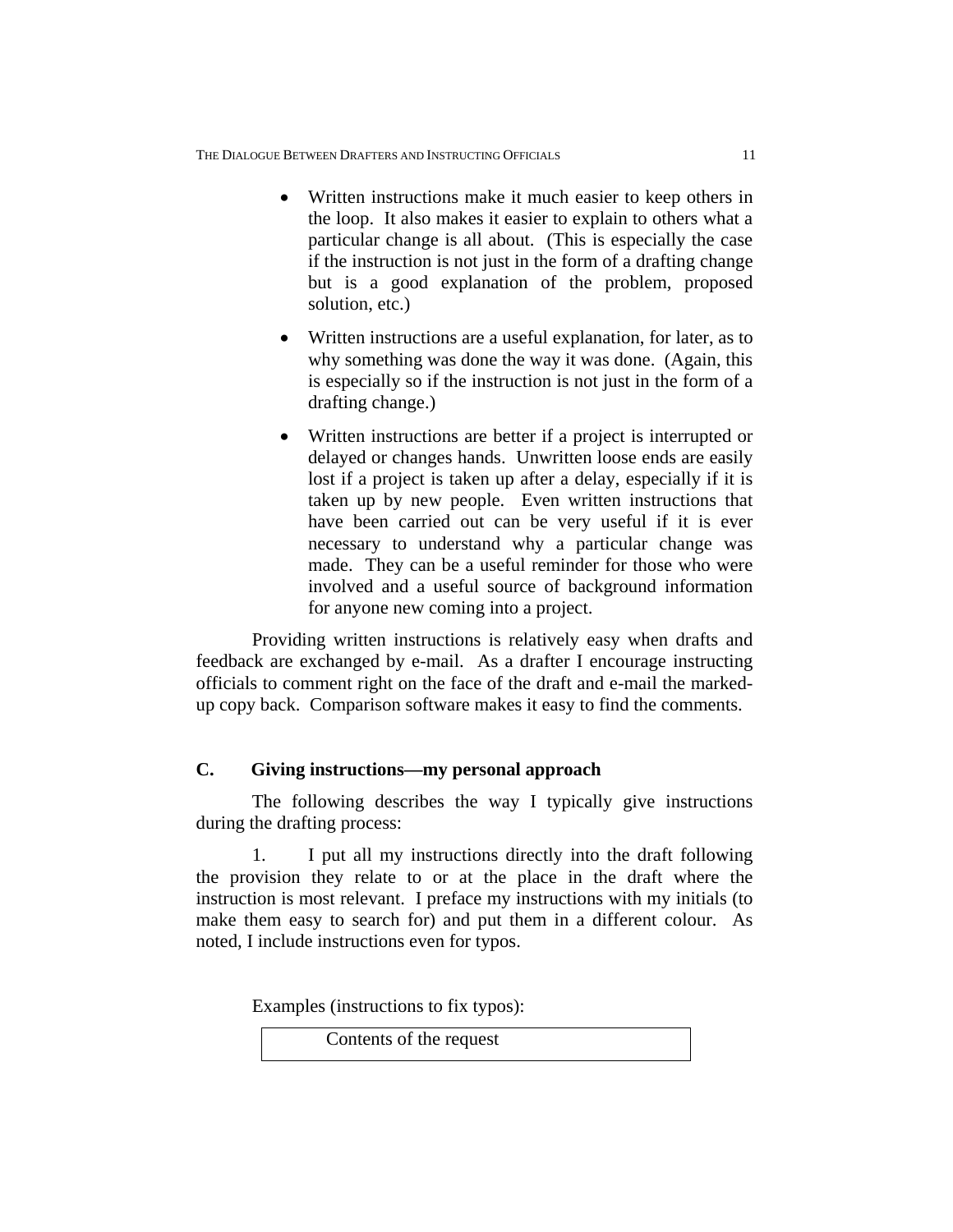(4) The request must set out the basis for a the person's request and all relevant facts.

MS Comment: Typo: See highlighted text.

(a) respecting appeals under this section 10, including prescribing rules of procedure for the appeal **boards**;

MS Comment: Typo: "boards" should be singular.

Amendment of order

 10. The Minister may amend an order under section  $9$  if the Minister considers it in the public interest to do so.

MS Comment: Typo: The cross reference should be to section 8.

2. I don't make a change in the text of the draft. If I think it useful to show a suggested drafting change, I copy the provision and show any drafting changes there.

Example (instruction with provision reproduced to show drafting suggestion):

> Further consultation (7) If, after rejecting a plan, a patient requests further consultation, the administrator shall consult with the patient to attempt to come to an agreement on the same or a revised plan. MS Comment: This subsection should be changed so that if further consultation is requested the further consultation is as per subsection (4) - i.e. the further consultation is with everyone who is supposed to be consulted under that subsection, not just with the patient who requested the further consultation. Something like the following might do: Further consultation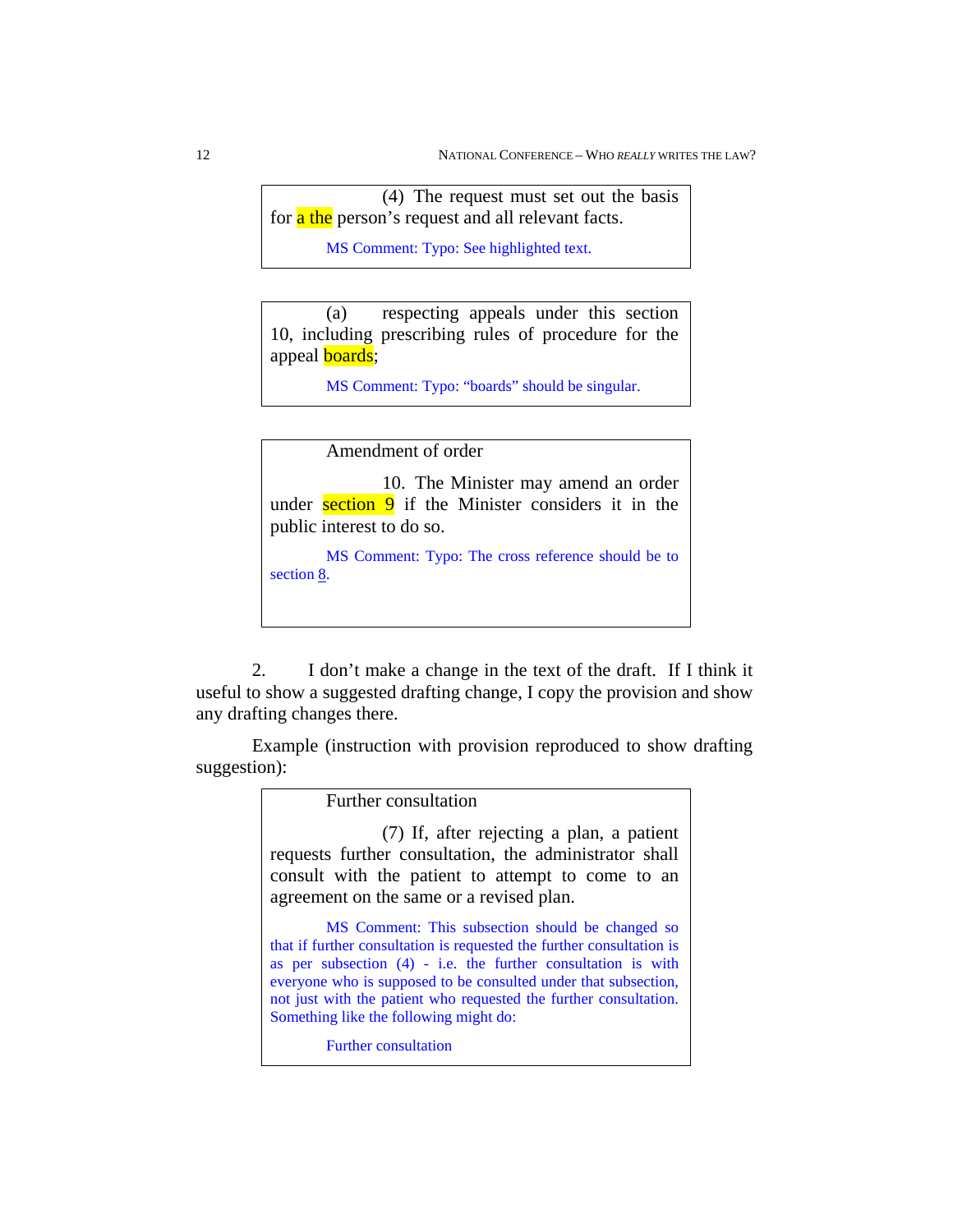THE DIALOGUE BETWEEN DRAFTERS AND INSTRUCTING OFFICIALS 13

 (7) If, after rejecting a plan, a patient requests further consultation, the administrator shall consult further in accordance with subsection (4) to attempt to come to an agreement on the same or a revised plan.

3. If a precedent is being used as the basis for the instructions, I try to make that clear. If possible I try to explain how the precedent must be adapted rather than making drafting changes to the precedent itself. I also try to make clear whether the precedent is being used just because it seems to do what I think is needed or if there is some other reason why there should be consistency between the precedent and the draft being worked on.

Example (instruction to use precedent, with adaptations):

MS Comment: The client would like to provide for a one time review of the Act by a committee. The ABC Act, passed earlier this year, has a provision (s. 20) that we have looked at as a precedent. The Ministry wants a few changes from that provision but, except where changes are necessary, we think that differences should be minimized so as to avoid raising any unnecessary questions.

Here are the changes needed:

1. S. 20(1) of the ABC Act provides for the review to commence after the fifth anniversary of the coming into force of the ABC Act. Our bill will come into force at different times so that approach poses some problems. Also our bill will require more lead time before it can be brought into force. Accordingly the Ministry would like the review of our Bill to commence after the seventh anniversary of the assent of our bill.

2. S. 20(8) of the ABC Act specified certain bodies that must be consulted as part of the review of that Act. Such a provision is not needed for our bill. The Ministry does not want to specify any particular bodies that must be consulted. (The general duty to consult under s. 20(7), which the Ministry wants, will be sufficient.)

4. If I have identified other parts of the draft that may need changes in consequence, I reference them and put notes there as well.

Example (instructions with consequential changes elsewhere):

Hearing of appeals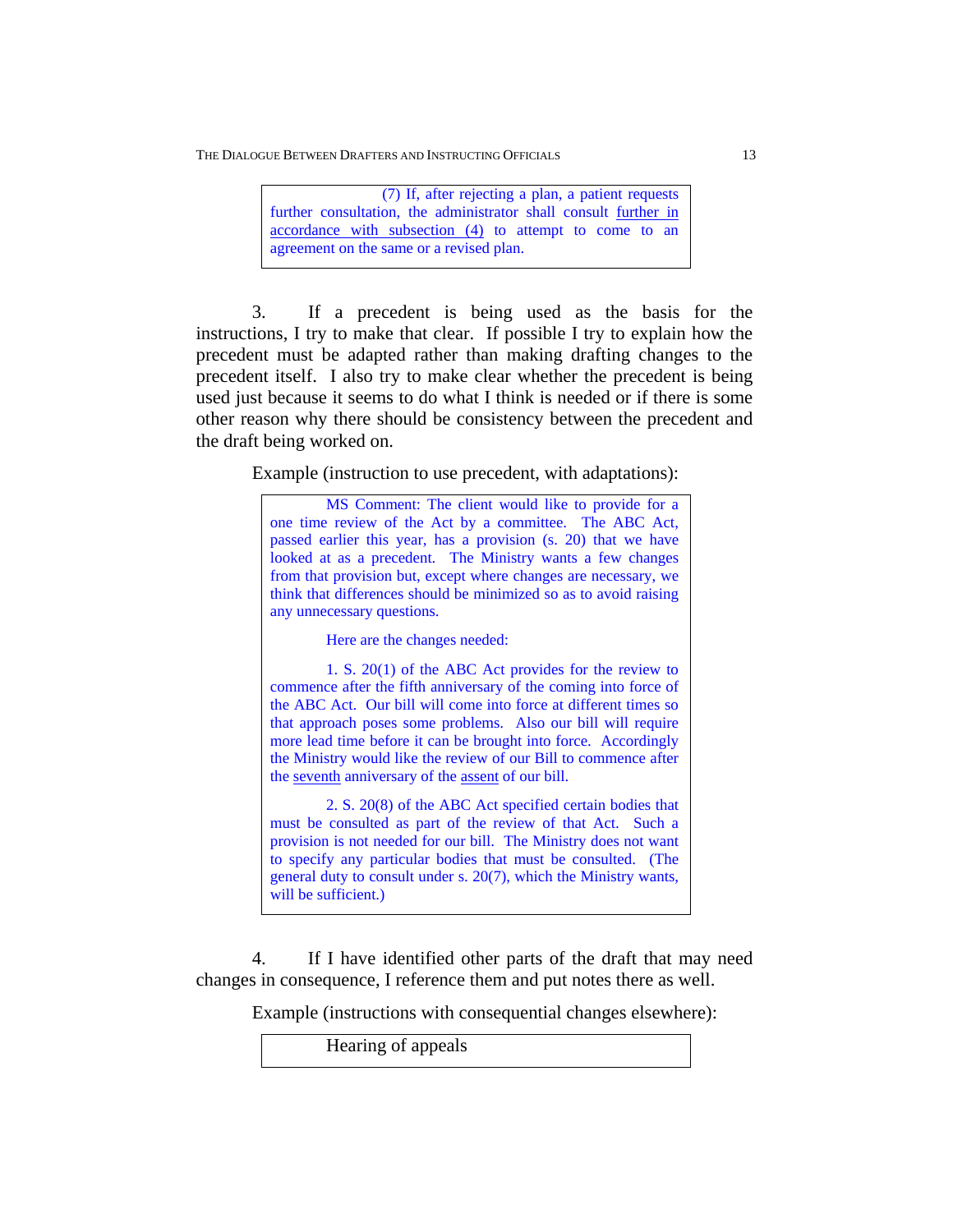**39.** An appeal under this Part shall be heard by a person appointed by the Minister to hear that appeal. MS Comment: The policy has changed. Instead of the appeal being heard by a single person appointed by the Minister, appeals are to be heard by a three person panel, one of whom will be the chair... ... References in sections 40 to 50 to the person appointed to hear an appeal will need to be changed because appeals will be heard by a panel. In a few places the reference to the person appointed to hear an appeal should be changed to a reference to the chair of the panel. I've noted those places. ... Extension of time for filing a reply **44.** The person appointed to hear an appeal may extend the time limit for filing a reply under section 43. MS Comment: The Ministry wants extensions of this

time limit to be made by the chair of the panel, not by the entire panel. (The Ministry wants the chair to be able to do this independently without convening the entire panel.)

5. If there is an issue that, in the end, does not require a change to the draft I often note it, with the reasoning for why nothing is needed, for the drafter. (For example, an issue may come up but there may be another Act that already deals with the issue.) Including instructions that don't require changes serves a few purposes.

- It helps to keep the drafter fully informed about how the scheme is intended to work. Apart from keeping the drafter better informed it gives one more chance for someone else to spot a flaw in the instructing official's reasoning.
- It forestalls any questions the drafter may have on that issue and may avoid further wasted time if the drafter is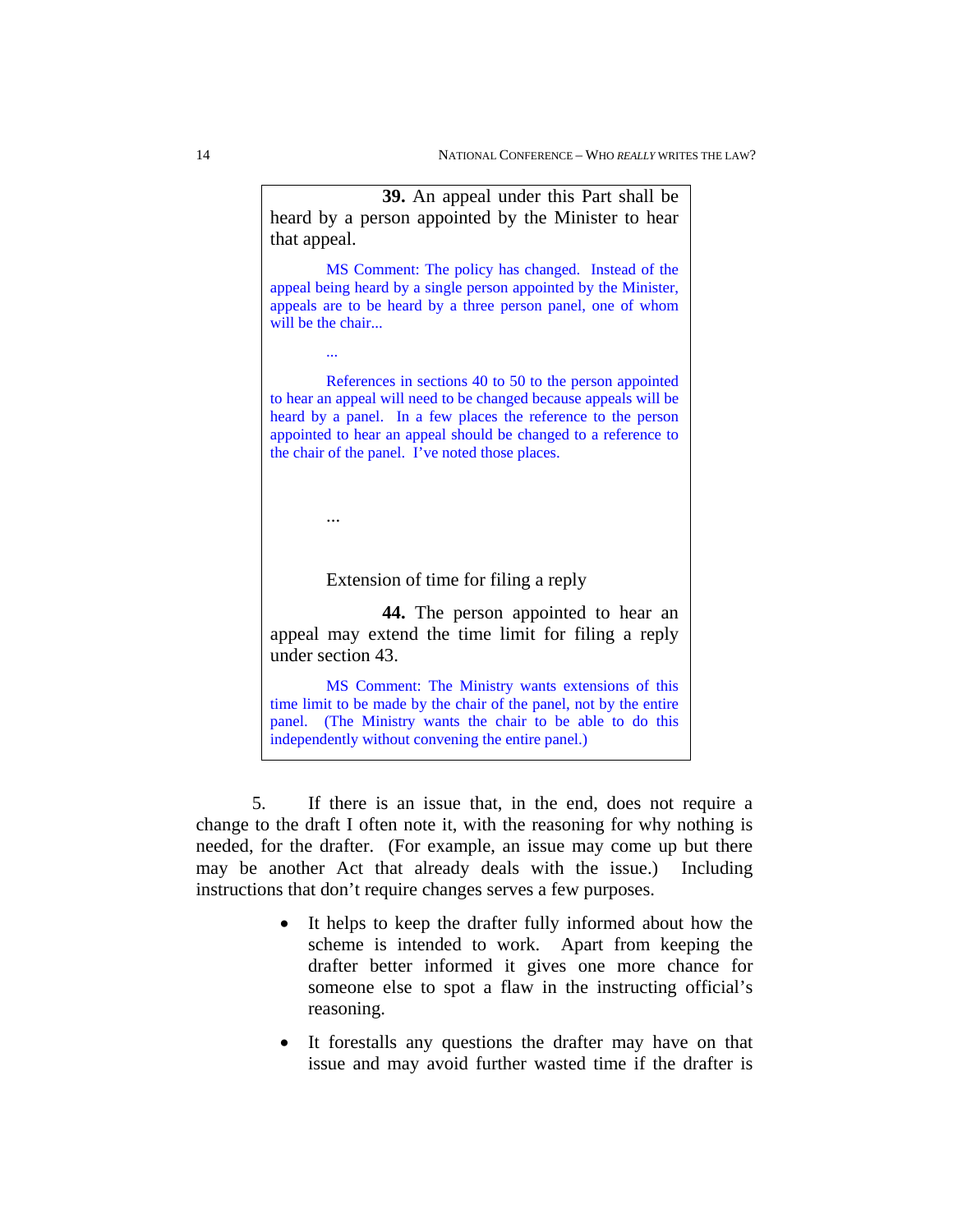particularly proactive and drafts something to address the issue.

 It will serve to inform others who are working with the instructing official and form a record of why nothing was needed to deal with a particular issue.

Example ("instruction" for information purpose):

Chair

 25. The member of the Board who receives the most votes in the election of the members shall be the chair of the Board.

MS Comment: We have considered whether anything is needed to deal with ties. We don't think anything is needed. The Local Elections Act, which applies under s. 22, deals with this situation under s. 90 and 91 of that Act.

6. I give the draft with my written instructions to my policy clients (i.e. the departmental officials from whom I am working or taking instructions). I do this before it goes to the drafter if time allows or at the same time if it does not. The policy client can then read my instructions and get back to me if they have questions or concerns. (Usually by adding their comments to mine.) This gives an opportunity for some refinement before the drafter begins work. Even if the instructions go to the policy clients and the drafter simultaneously, which may happen if time is pressing, the instructions can often be more easily understood than the resulting drafting change.

Example (policy feedback on instruction):

Hearing of appeals

**39.** An appeal under this Part shall be heard by a person appointed by the Minister to hear that appeal.

MS Comment: The policy has changed. Instead of the appeal being heard by a single person appointed by the Minister, appeals are to be heard by a three person panel, one of whom will be the chair...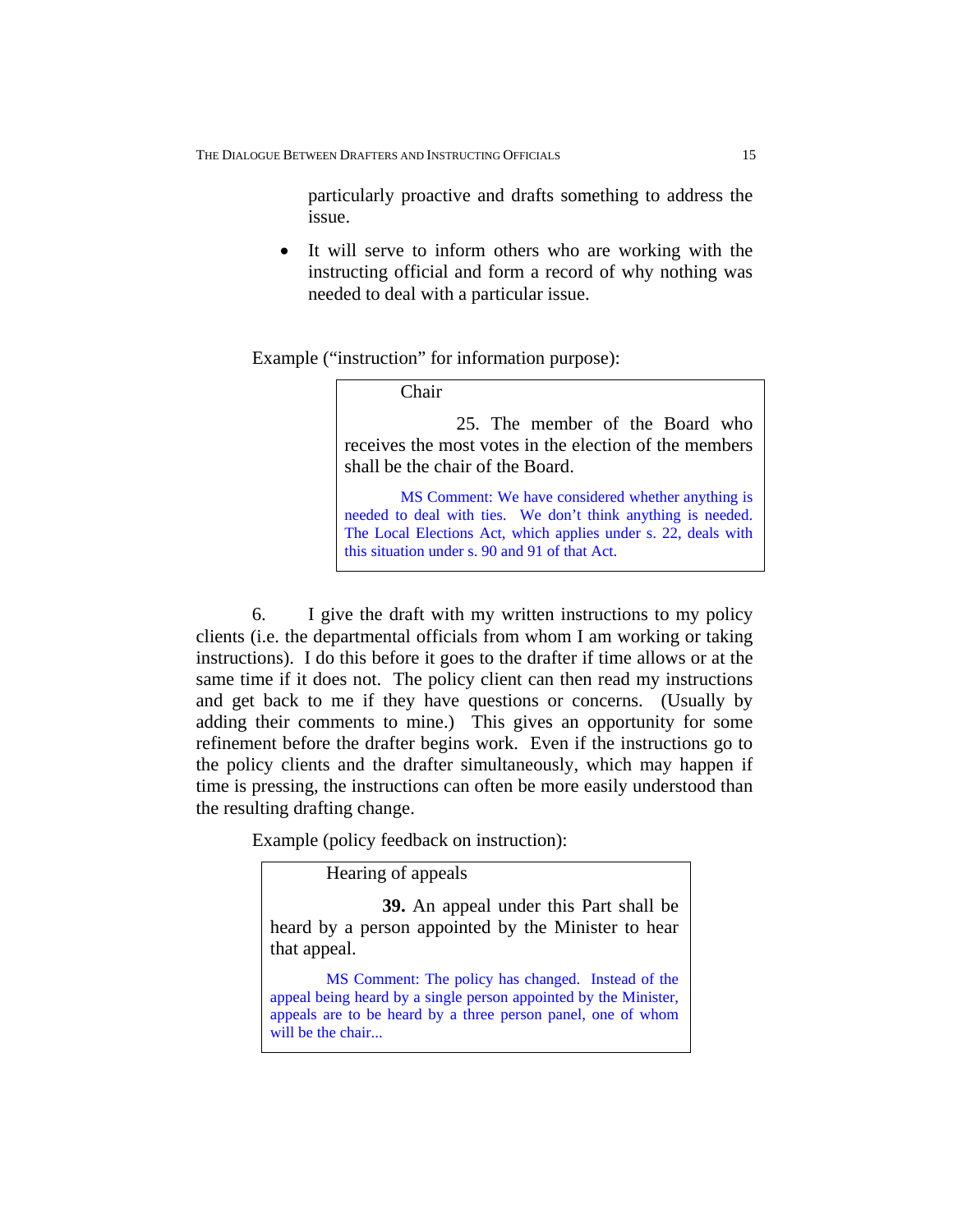References in sections 40 to 50 to the person appointed to hear an appeal will be need to be changed because appeals will be heard by a panel. In a few places the reference to the person appointed to hear an appeal should be changed to a reference to the chair of the panel. I've noted those places.

Policy comment: Can this be drafted so that the Minister can appoint either a single person or a three person panel?

7. When I get the draft back from the drafter I electronically compare the new draft to the previous draft with my written instructions. The resulting document shows my instructions (as deleted text) and the drafter's changes. I find that very convenient to review changes fairly quickly. I can go automatically from change to change and be sure of not missing anything. (I do a lot or reviewing on screen but even if one uses a printed document it is very useful to have the electronic text to find things and to see all the changes.)

Example (showing comparison of new draft to instruction draft):

(a) respecting appeals under this section 10, including prescribing rules of procedure for the appeal board;

# **IV. THE DRAFTER**

#### **A. Responding to instructions—my personal approach**

The following describes the way I typically respond to instructions during the drafting process:

1. I don't automatically have a meeting or telephone call to discuss instructions I receive. I only do so if it is necessary or useful. There is no point in discussing things if you already understand them. (Though in some cases it may be a good idea to verify what you think you understand.)

2. If I feel the need to discuss the instructions I often try to narrow the issues to be discussed. I like to give the instructing official a list of what I need clarification on. This helps the instructing official to be better prepared.

...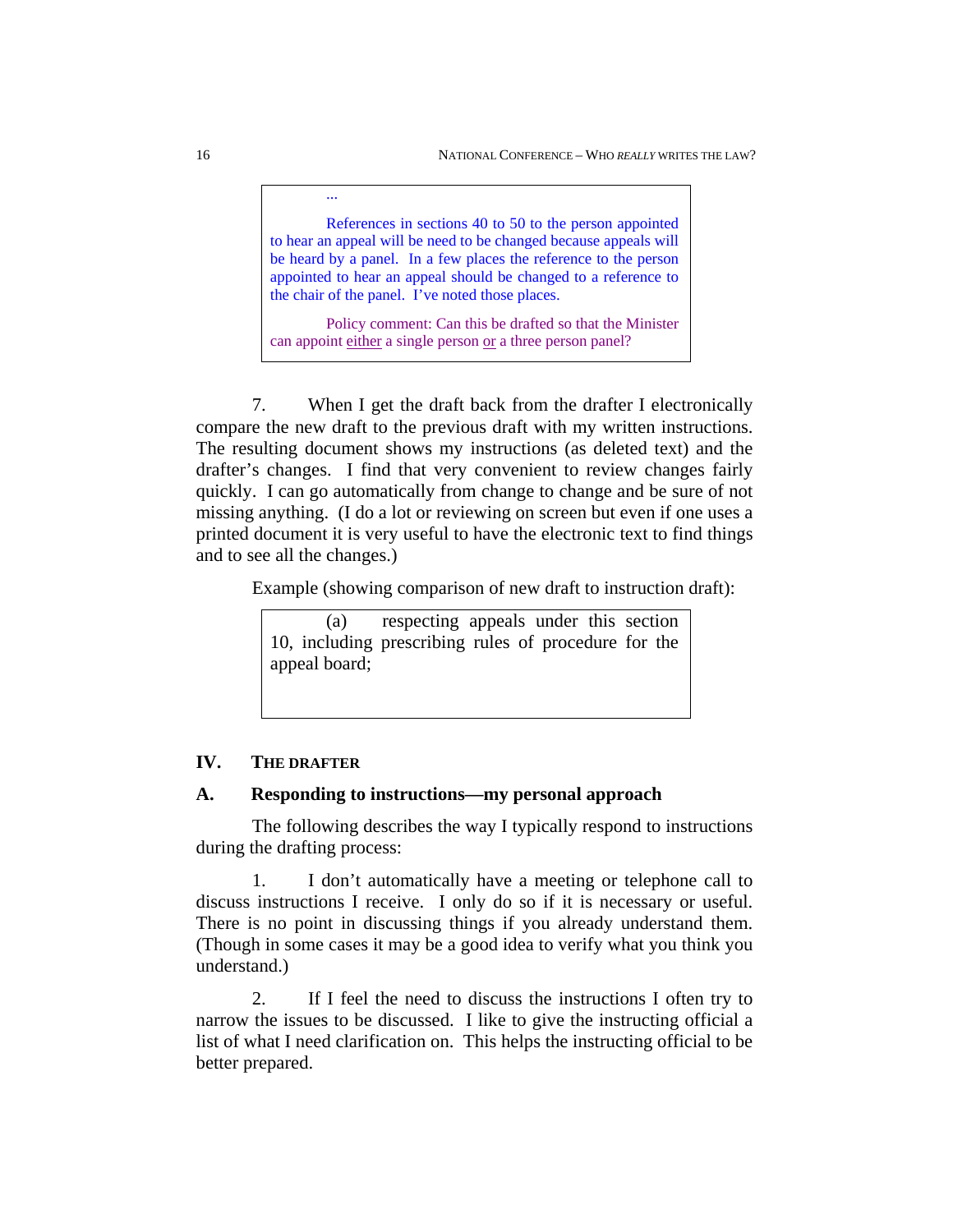3. Usually I like to give the instructing official the chance to respond in writing to my questions because I find that any questions that can be dealt with in advance makes any subsequent meeting or discussion that much more efficient. Even a partial explanation can narrow and focus the subsequent discussion. (Occasionally, particularly if an instructing official has a history of being badly prepared, I insist on a written response before meeting.)

4. If some of my questions are going to be more efficiently dealt with by giving them in the context of a draft then I include them as written comments in my draft. (My drafts are heavily annotated with questions and comments to the instructing official.) But if they are more efficiently dealt with before I draft I deal with them before I produce the draft or, if appropriate, I leave parts of the draft out pending further clarification, etc.

## **B. Little things that really help instructing officials**

As an instructing official I have found the following particularly helpful.

#### **1. Avoid renumbering during drafting process**

As both a drafter and an instructing official I have found it to be a good idea if renumbering is avoided until the very end of the drafting process. I suspect that most drafters avoid this for their own purposes but there is a temptation, every now and then, to straighten out some numbering, especially if it doesn't affect other parts of the draft.

Drafters are, of course, well aware of how much work renumbering can be and how easy it is for mistakes to crop up at that stage. But they may be less aware of the advantages that not renumbering brings to instructing officials and those with whom the instructing officials work. Those advantages are considerable:

> • References to provisions in memos, e-mails, charts, notes, drafting instructions, etc. are more likely to still be understandable if renumbering is avoided. The amount of such supporting material can be considerable and there can be many references to parts of a draft. There is also sometimes a time lag in getting internal feedback or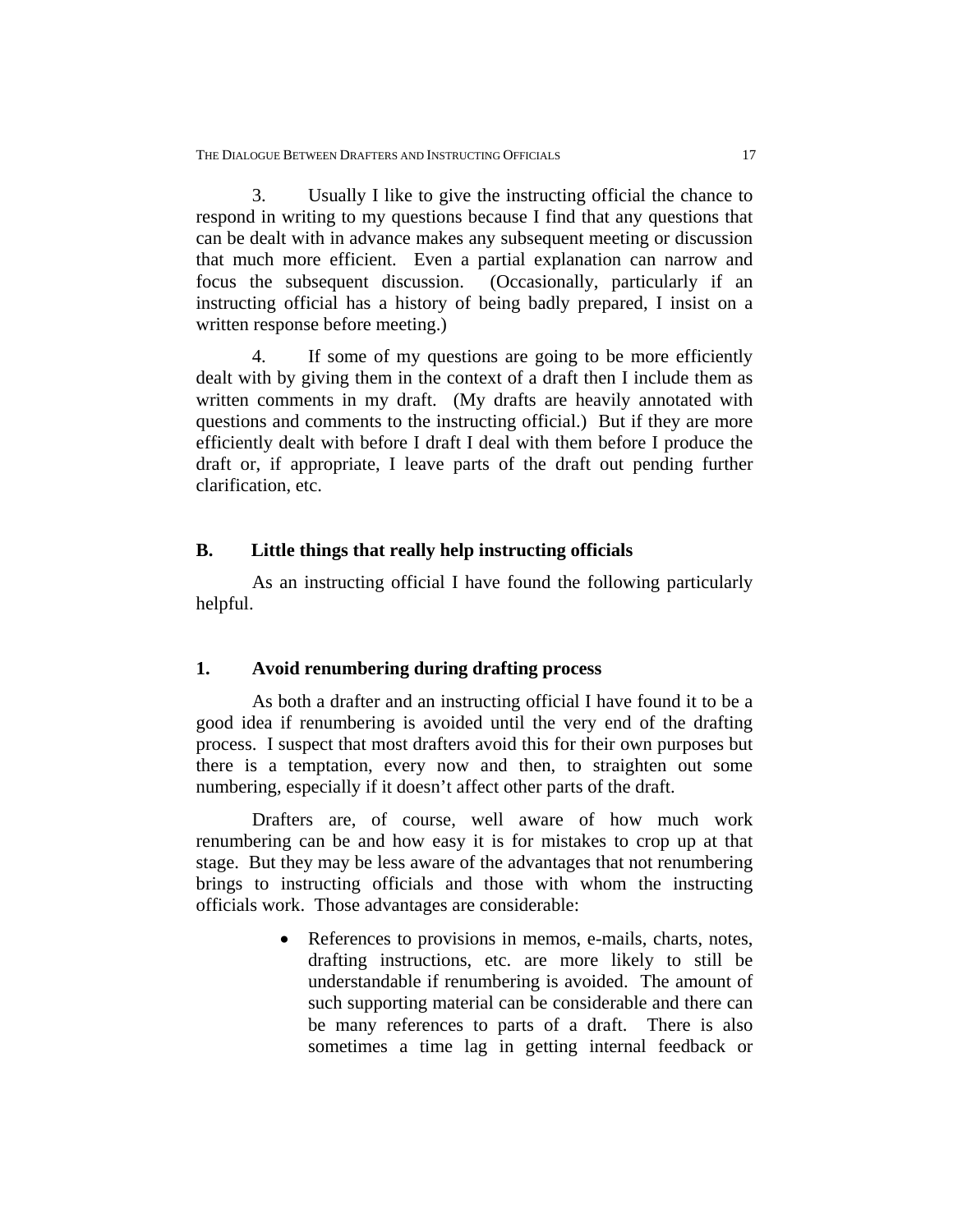responses on certain issues and if the numbering changes in the meantime that can make the feedback, etc. harder to understand.

- It will be easier, if renumbering is avoided, to go back through successive drafts/instruction drafts to find the previous version of something or the instruction that explained why it was changed.
- If a draft is renumbered a conscientious instructing official may feel the need to check that all the cross references have been properly updated. That is a lot of work.
- On a big project people get to the point where they remember some section numbers, which can be convenient. Whenever the numbering changes, that convenience is lost.

Instructing officials sometimes ask to have drafts renumbered. I usually resist such requests and explain the benefits of not renumbering. That generally works though if the instructing official wants the draft for external purposes it may be harder to avoid renumbering.

# **2. Tables of contents are very useful to navigate through a large draft**

As a drafter I have often found a table of contents to be very useful for drafting purposes. It is just as useful for instructing officials.

I often do a quick and dirty table of contents by copying the entire draft to another document and deleting all the text other than headings and marginal notes for each section. As I go I move the section number to the same line as the marginal note for the section. I find this method to be an easy and quick way to produce a working table of contents, especially if you have support staff to assist. I generally do this as a drafter and when I'm acting as an instructing official I also do it, or have it done, if the drafter does not.

## **3. Comments/questions in the draft**

As a drafter I find it easy and convenient to put my comments/questions for the instructing official directly into the draft and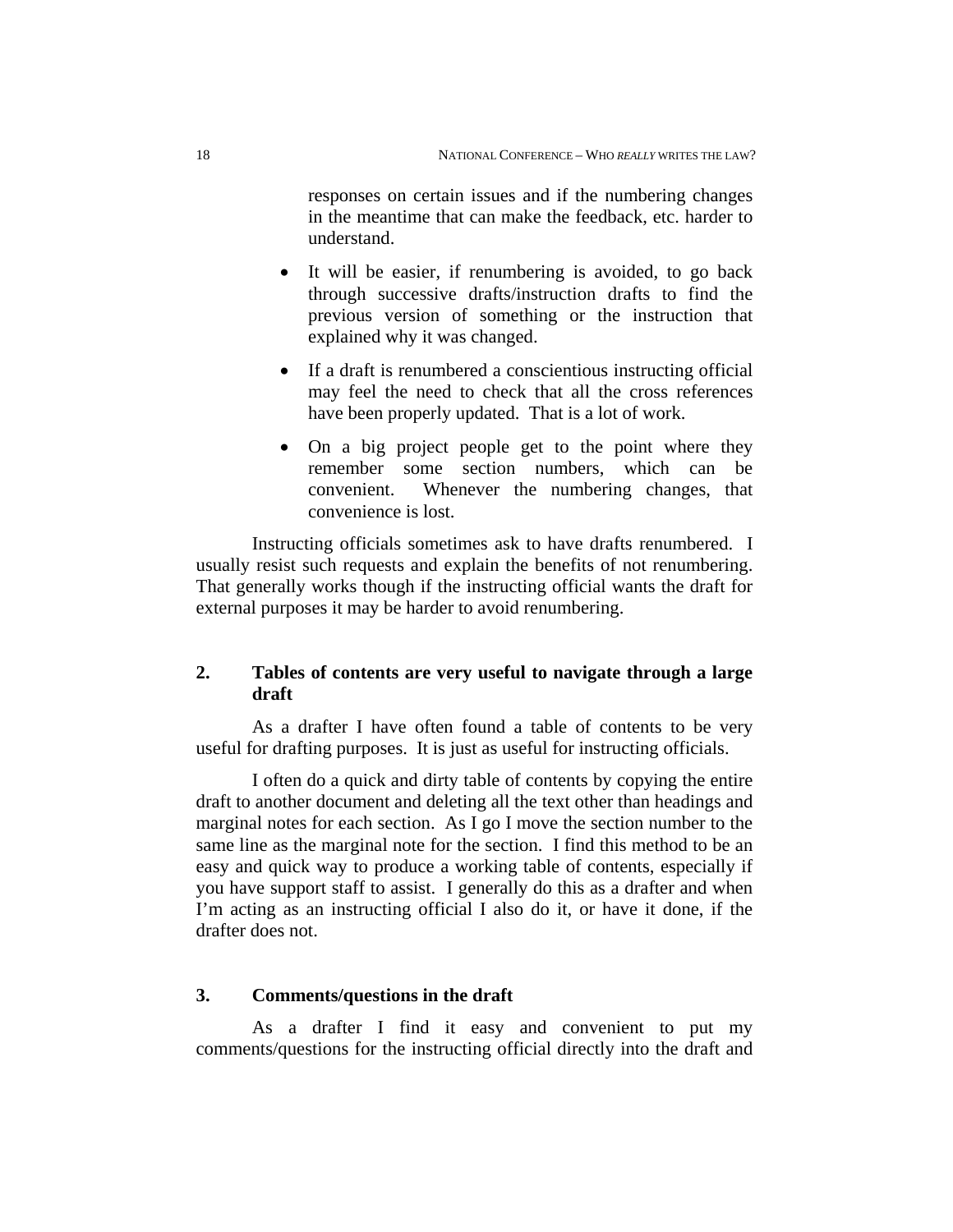to receive instructions in the same way. As an instructing official I find that quite convenient as well. A second document that must be referred to in conjunction with the draft can be a little troublesome at times. As an instructing official I sometimes use a separate document if the instructions are significant and relate to something new to be added to the draft. But normally I put the instructions into the draft itself.

If a memo is desirable to create a more formal record of a concern, or to isolate a concern to bring it to the attention of higher ups, that can, of course, be done. In such a case the comments from the memo can be referred to or reproduced in the draft as well.

#### **4. Amendments—show as marked up versions of the parent Act**

Drafts are often a difficult read. Amending bills are particularly so. Both as a drafter and as an instructing official I have found it much easier to consider proposed changes reflected directly in the parent Act rather than prepared separately as amendments. That is a much more useful working document. (I think that can be more convenient for translators as well.) This is easily illustrated in the following:

Example (Amendments shown as change in provisions to be amended):

When notice is in effect

 (3) A notice is registered and in effect A notice shall be registered by the Registrar General and is in effect when the Registrar General has matched it with the original registration, if any, of the adopted person's birth or, if there is no original registration, when the Registrar General has matched it with the registered adoption order.

Exception

...

(4) Despite subsection (3),  $\frac{a \text{ notice}}{b}$ registered a notice submitted by an adopted person with respect to a birth parent does not come into effect if, before the match is made, the Registrar General has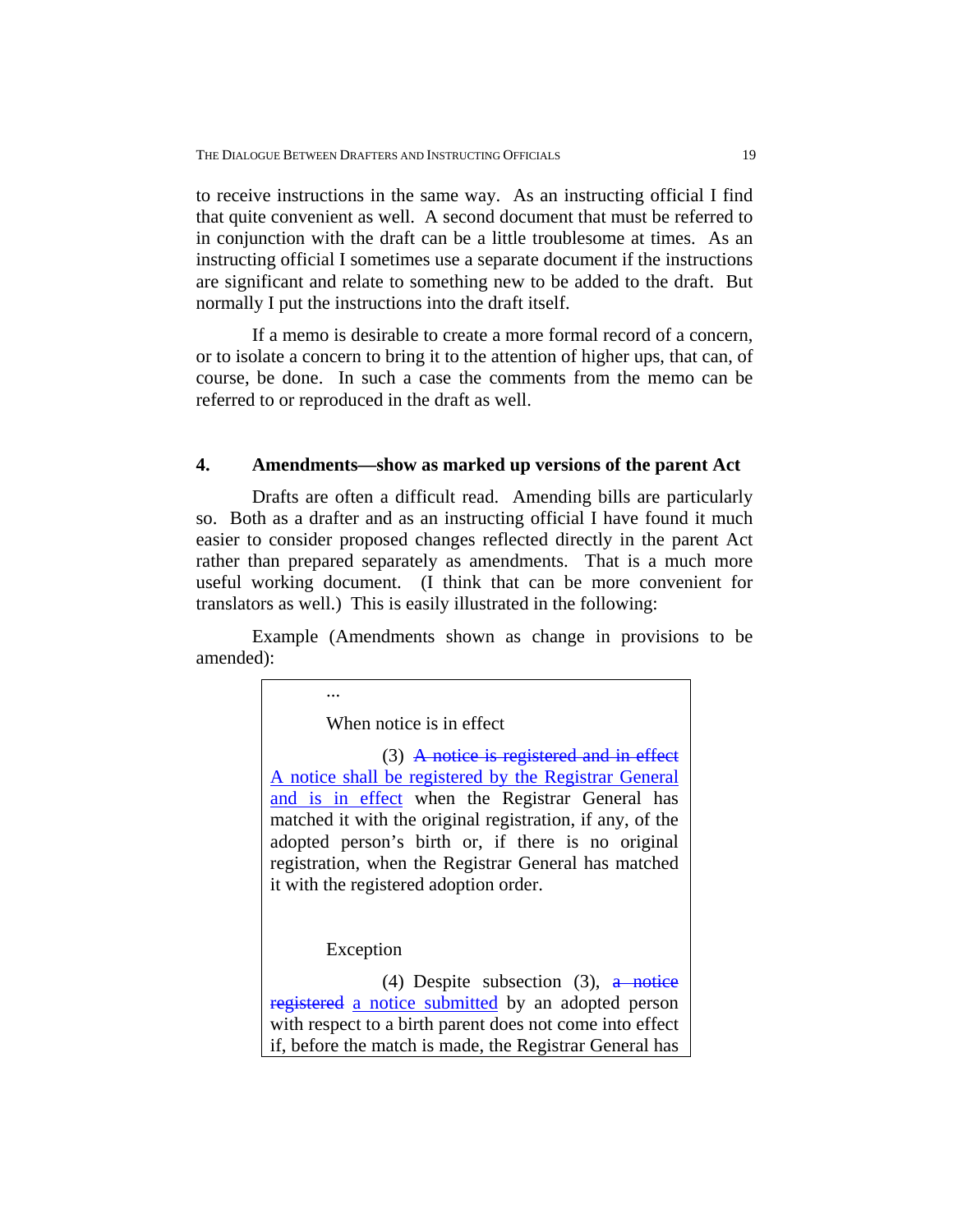already given that birth parent the information described in subsection 48.2 (1).

Same

(5) Despite subsection (3),  $\frac{a \text{ notice}}{b}$ registered a notice submitted by a birth parent does not come into effect if, before the match is made, the Registrar General has already given the adopted person the uncertified copies of registered documents described in subsection 48.1 (1).

...

...

...

Example (Same amendments in normal amending language):

 (2) Subsection 48.3 (3) of the Act is amended by striking out "A notice is registered and in effect" at the beginning and substituting "A notice shall be registered by the Registrar General and is in effect".

 (3) Subsection 48.3 (4) of the Act is amended by striking out "a notice registered" and substituting "a notice submitted".

 (4) Subsection 48.3 (5) of the Act is amended by striking out "a notice registered" and substituting "a notice submitted".

Preparing an amending bill from a marked up parent Act when the drafting is settled is a fairly mechanical process. (But not entirely mechanical as I have found.) I find this approach useful both for amending bills or regulations as well as for motions to amend a bill.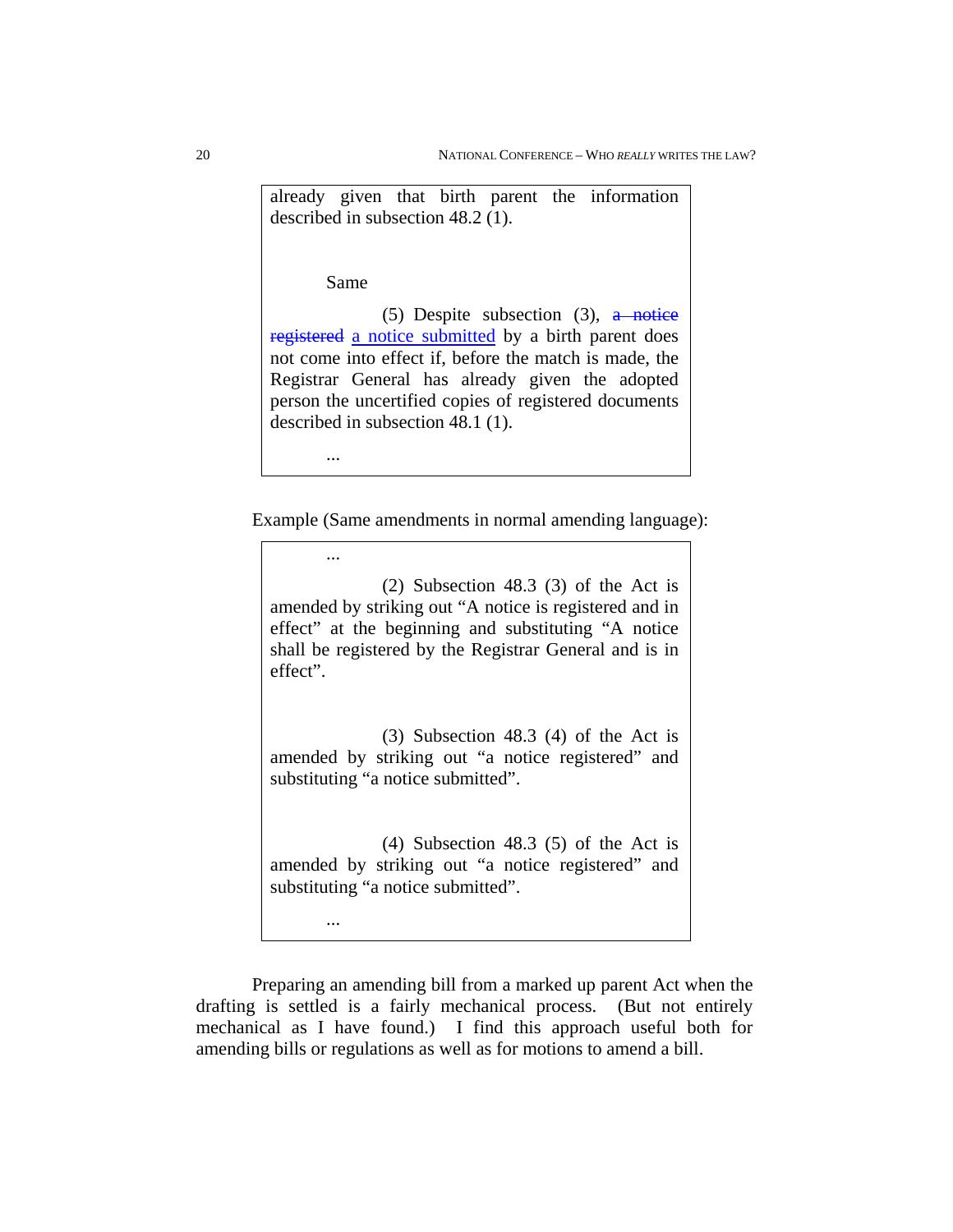My preferred method is to show text being repealed as struck out text and additions in a particular colour. However, this approach, while useful, takes a fair bit of discipline. The danger is overlooking or garbling changes when the marked up parent Act is converted into an amending bill (or when the marked up bill is converted into motions).

I believe some jurisdictions may have automated this part of the process.

# **V. Some special cases that affect dialogue between drafters and instructing officials**

#### **A. Projects under extreme time pressure**

While there may often be broad consensus about how the drafting process ought to go, sometimes the realities of a particular project make achieving the ideal difficult. An especially difficult challenge is preparing legislation under very tight deadlines. In such circumstances, instructing officials may feel that it is not possible, for example, to give instructions in writing, or to fully explain what an instruction is about.

Of course drafters and instructing officials must cope, somehow, with the demands that are put upon them. A way to cope with extreme time pressure may be to give very abbreviated verbal instructions—delete this subsection, strike out those words, rephrase this way, etc.—without a discussion of the background, what the problem is and what the instructions are intended to achieve. I have a few comments on this way of coping with extreme time pressure.

First, I suspect that this approach is sometimes not as efficient as some might think. Providing full instructions is not just a procedural step given for bureaucratic reasons—it is a way of ensuring that a draft that works can be efficiently drafted. If moving extremely quickly results in the draft not working then more time will be needed to fix the draft. And in drafting, as with many things, it is often quicker and more efficient to do things correctly in the first place, than to do them incorrectly and fix them up later. So moving quickly may not result in an issue being dealt with more quickly. This, of course, presumes that problems are discovered in time so that they can be addressed during the drafting process. If a problem is not discovered in time it may only be possible to fix it during the legislative process or by subsequent legislation.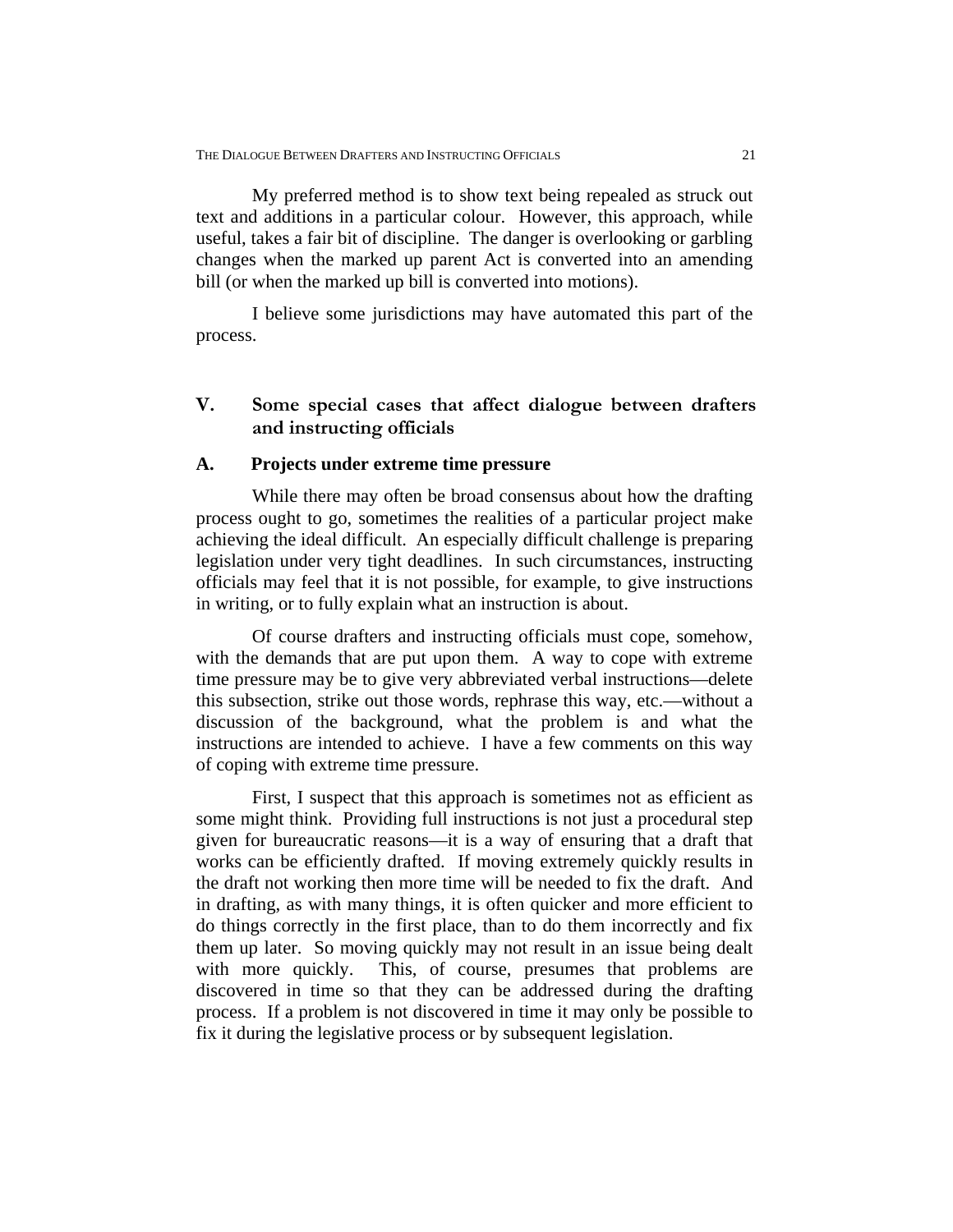I also am skeptical that providing instructions by talking things through in a meeting, rather than providing written instructions, is a good way to save time. The problem is that such a meeting often involves significant down time by different participants. Drafters must sit while instructing officials discuss and decide what they want to do and instructing officials must sit while drafters try to analyze instructions on the spot. I have generally found it quicker and more efficient to break up a project into parts so that the instructing officials are working on instructions for one part while the drafter is dealing with their instructions on another part.

Finally, if corners are cut to meet very tight deadlines it is important for decision-makers to recognize, and take responsibility for, the risks such corner-cutting produces. If the drafter does not have adequate drafting instructions then their ability to ensure the draft works is significantly impaired, particularly when there is also insufficient drafting time as well. In cases where the instructing official is, essentially, just dictating drafting changes, the draft is, in effect, being finalized by a non-drafter working under very tight time lines. If experienced drafters bring value to legislative development then they are especially needed in extreme situations. If instructions at the end of the process are inadequate because of time pressure, then the drafter is being sidelined from the process when they are most needed. (The professional responsibilities of the drafter in such situations, while important, are not something I can address here, other than to note that the drafter may need to ensure that they are adequately addressed and any reservations, etc. are clearly documented.)

## **B. Instructing official as conduit with outside body**

Sometimes the drafter will find that they are dealing with an instructing official who is acting more like an intermediary conveying instructions or suggestions from someone else. This can sometimes happen, for example, on a private member's bill, if the instructing official has no specialized knowledge about the matter in question but is working with an outside body that has a great deal of specialized knowledge. But this can arise in other situations, such as when a department is consulting or negotiating with an outside body.

In such cases it can be particularly important for the drafter to give their questions and comments in writing so there is less chance of